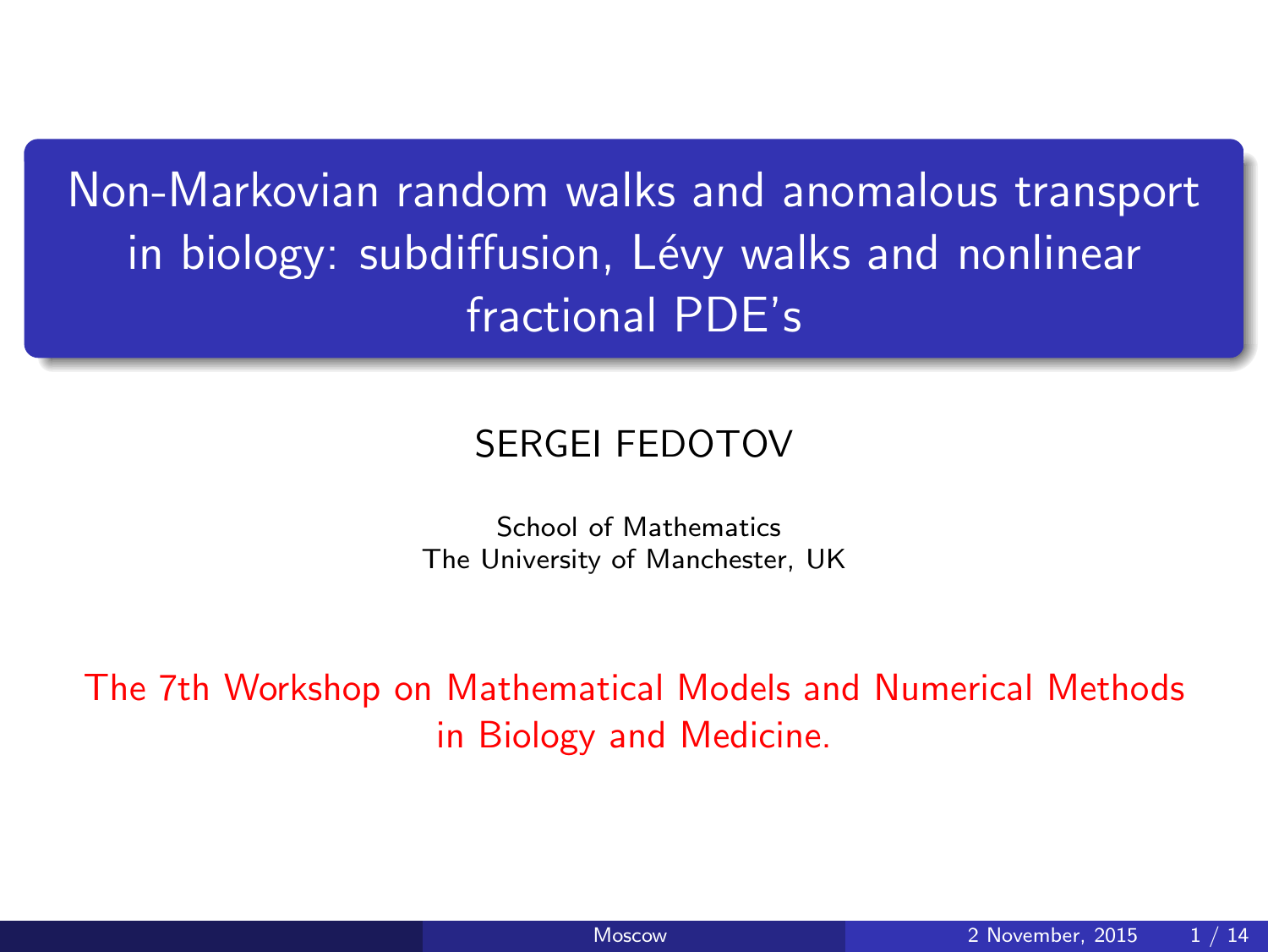- **1** INTRODUCTION to anomalous transport: subdiffusion and superdiffusion
- **2 NONLINEAR FRACTIONAL PDE's** 
	- Degradation and subdiffusion of morphogens, nonlinear fractional PDE
	- Subdiffusive transport in two-state systems

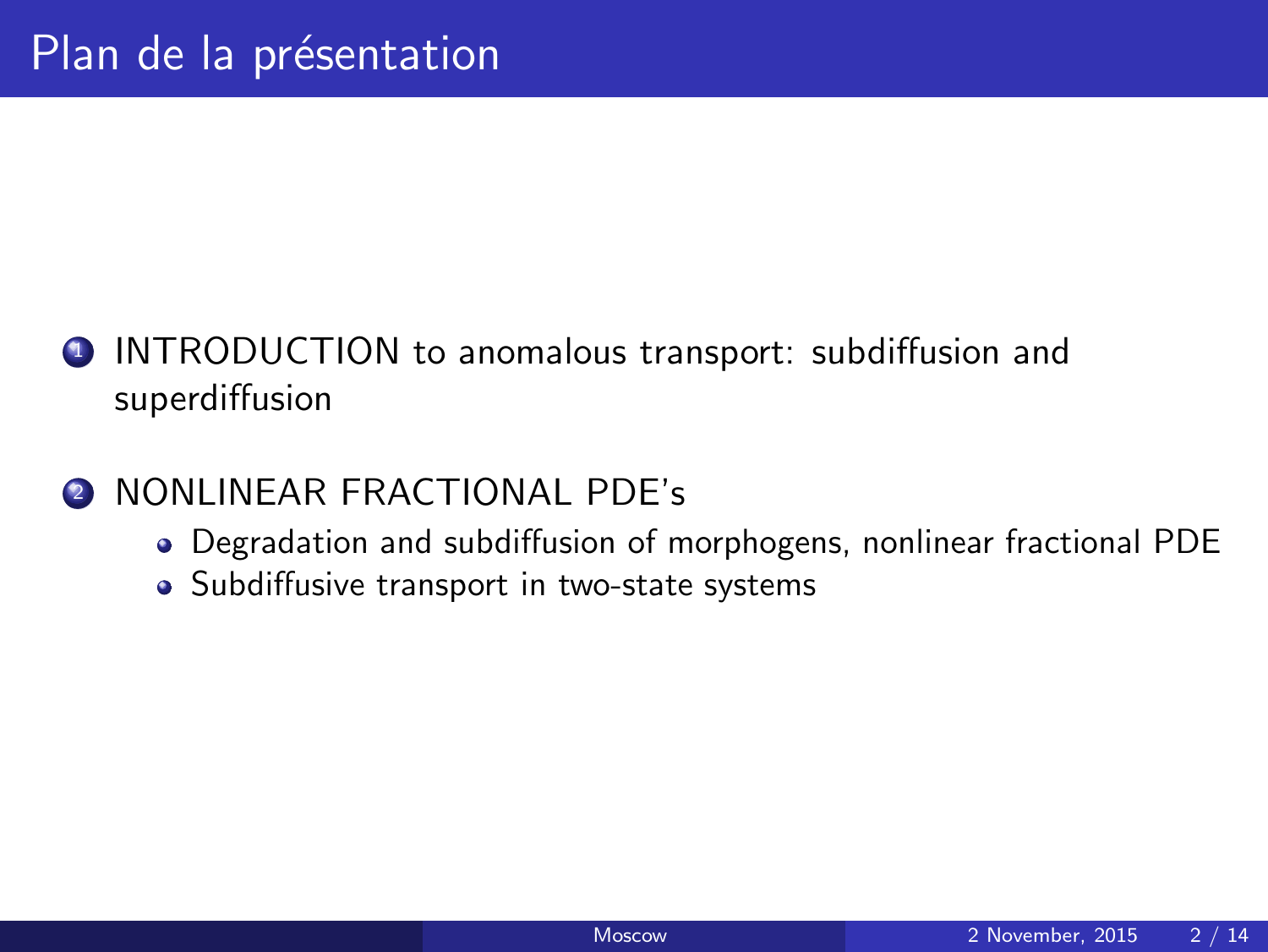#### Anomalous transport: subdiffusion and superdiffusion

Spatial dispersal of Brownian particles:  $\quad \mathbb{E}B^2(t)=2Dt$ Macroscopic transport:  $\frac{\partial \rho}{\partial t} = D \frac{\partial^2 \rho}{\partial x^2}$  $\frac{\partial^2 \rho}{\partial x^2}$ ,  $x \in \mathbb{R}$ Subdiffusion:

$$
\mathbb{E}{X^2(t)}\sim t^\mu \qquad 0<\mu<1
$$

What is the macroscopic equation for the concentration  $\rho$ ?

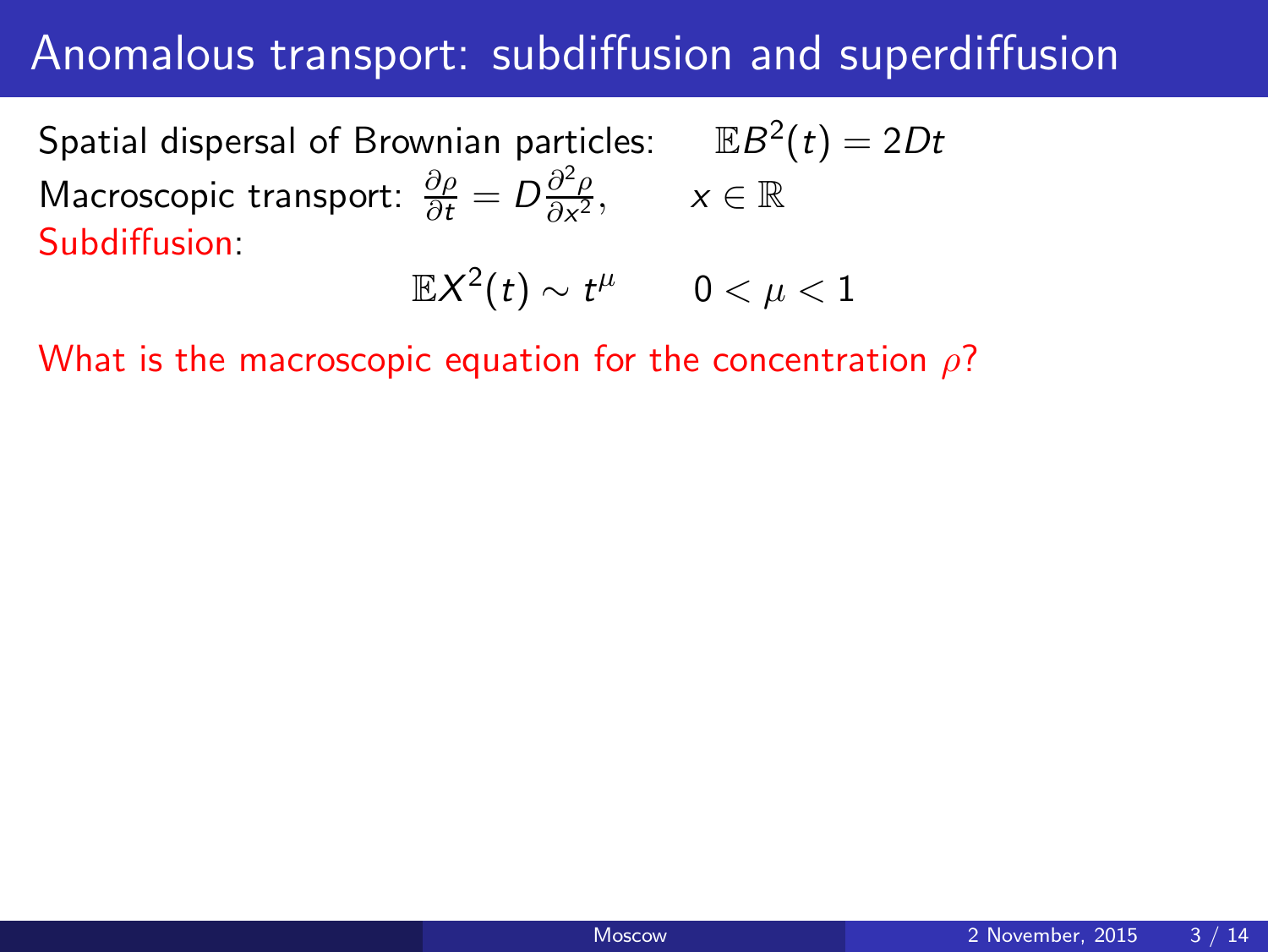#### Anomalous transport: subdiffusion and superdiffusion

Spatial dispersal of Brownian particles:  $\quad \mathbb{E}B^2(t)=2Dt$ Macroscopic transport:  $\frac{\partial \rho}{\partial t} = D \frac{\partial^2 \rho}{\partial x^2}$  $\frac{\partial^2 \rho}{\partial x^2}$ ,  $x \in \mathbb{R}$ Subdiffusion:

$$
\mathbb{E}X^2(t)\sim t^\mu \qquad 0<\mu<1
$$

What is the macroscopic equation for the concentration  $\rho$ ?

$$
\frac{\partial \rho}{\partial t} = D_{\mu} \frac{\partial^2}{\partial x^2} \left( \mathcal{D}_t^{1-\mu} \rho \right) \tag{1}
$$

where Riemann-Liouville derivative  $\mathcal{D}_t^{1-\mu}$  is defined as

$$
\mathcal{D}_t^{1-\mu}\rho = \frac{1}{\Gamma(\mu)}\frac{\partial}{\partial t}\int_0^t \frac{\rho(x,u) du}{(t-u)^{1-\mu}}
$$
(2)

Superdiffusion (animals dispersal, cancer cells, intracellular transport along microtubule, etc.)

$$
\mathbb{E} X^2(t) \sim t^\mu \qquad \mu > 1
$$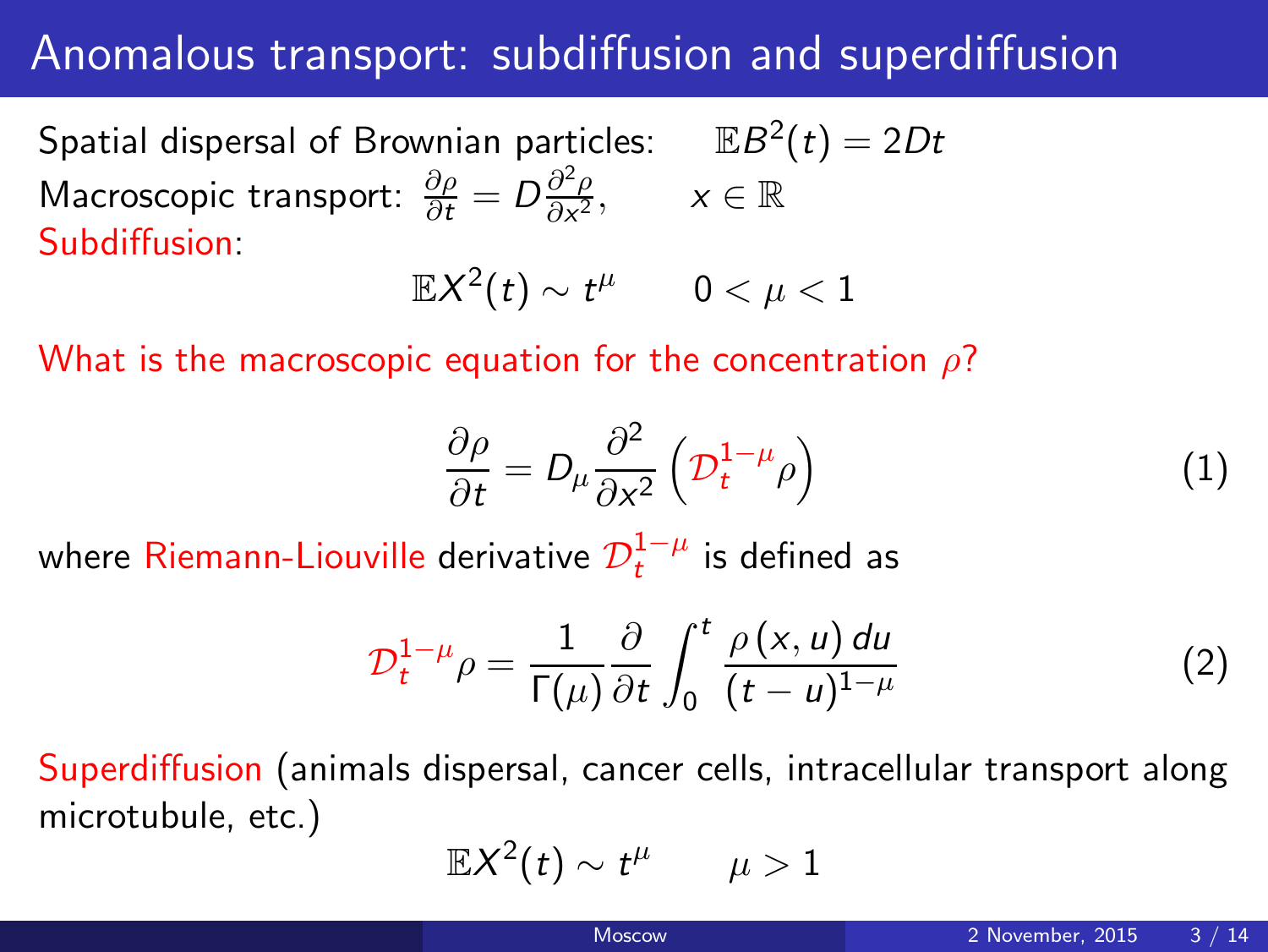### Anomalous transport: subdiffusion

#### Subdiffusion:

$$
\mathbb{E} X^2(t) \sim t^\mu \qquad 0 < \mu < 1
$$

Biology contains a wealth of subdiffusive phenomena:

- 1) transport of proteins and lipids on cell membranes (Saxton, Kusumi)
- 2) signaling molecules in spiny dendrites (Santamaria)



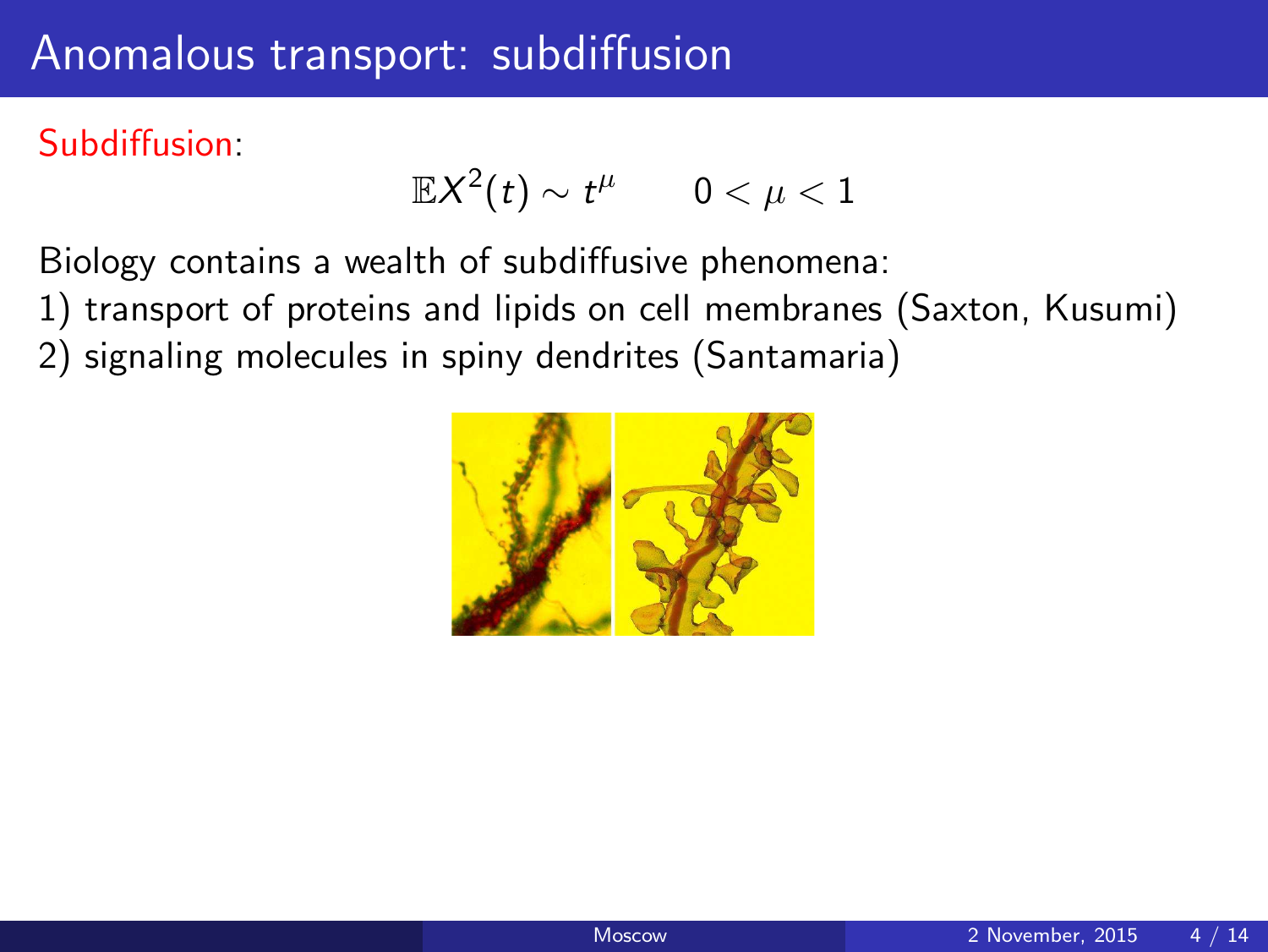### Anomalous transport: subdiffusion

#### Subdiffusion:

$$
\mathbb{E} X^2(t) \sim t^\mu \qquad 0 < \mu < 1
$$

Biology contains a wealth of subdiffusive phenomena:

- 1) transport of proteins and lipids on cell membranes (Saxton, Kusumi)
- 2) signaling molecules in spiny dendrites (Santamaria)



Apart from fractional Brownian motion, the *linear* fractional equations are the standard models for subdiffusive transport. In these models the diffusing particles do not interact. The question then arises as to how to extend these equations for the *nonlinear* case, involving particles interactions.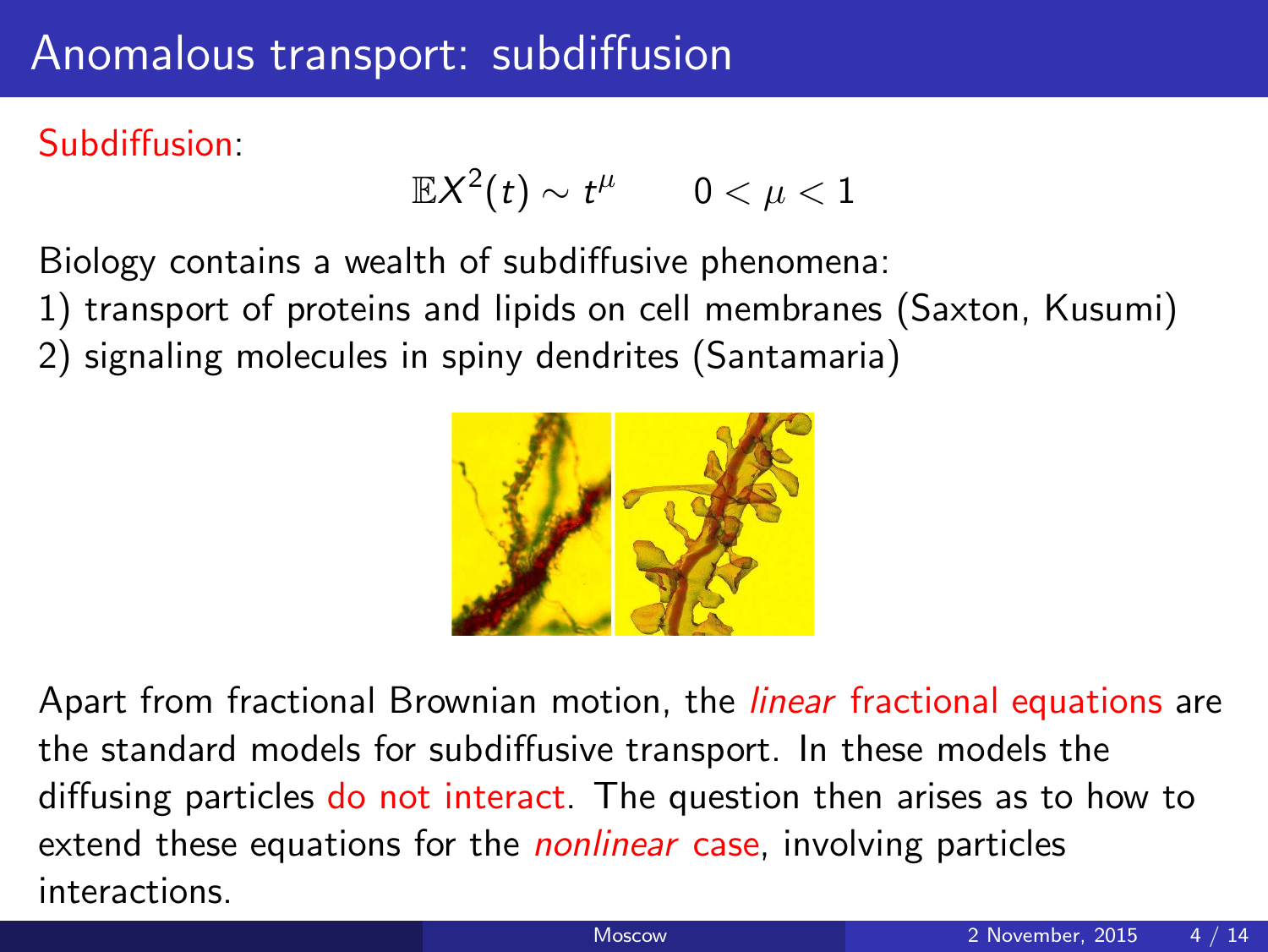# Superdiffusion: Lévy flight and Lévy walk

Lévy flight and Lévy walk are generalized random walk in which the step lengths during the walk are described by a "heavy-tailed" probability distribution: animal foraging patterns, the distribution of human travel, etc.

• Fractional equation for Lévy flights

$$
\frac{\partial \rho}{\partial t} = -D_{\alpha} \left( -\Delta \right)^{\frac{\alpha}{2}} \rho, \qquad x \in \mathbb{R}^2
$$



Animals take lots of short steps in a localized area before making long jumps to new areas: the Lévy pattern for tuna, cod, turtles and penguins.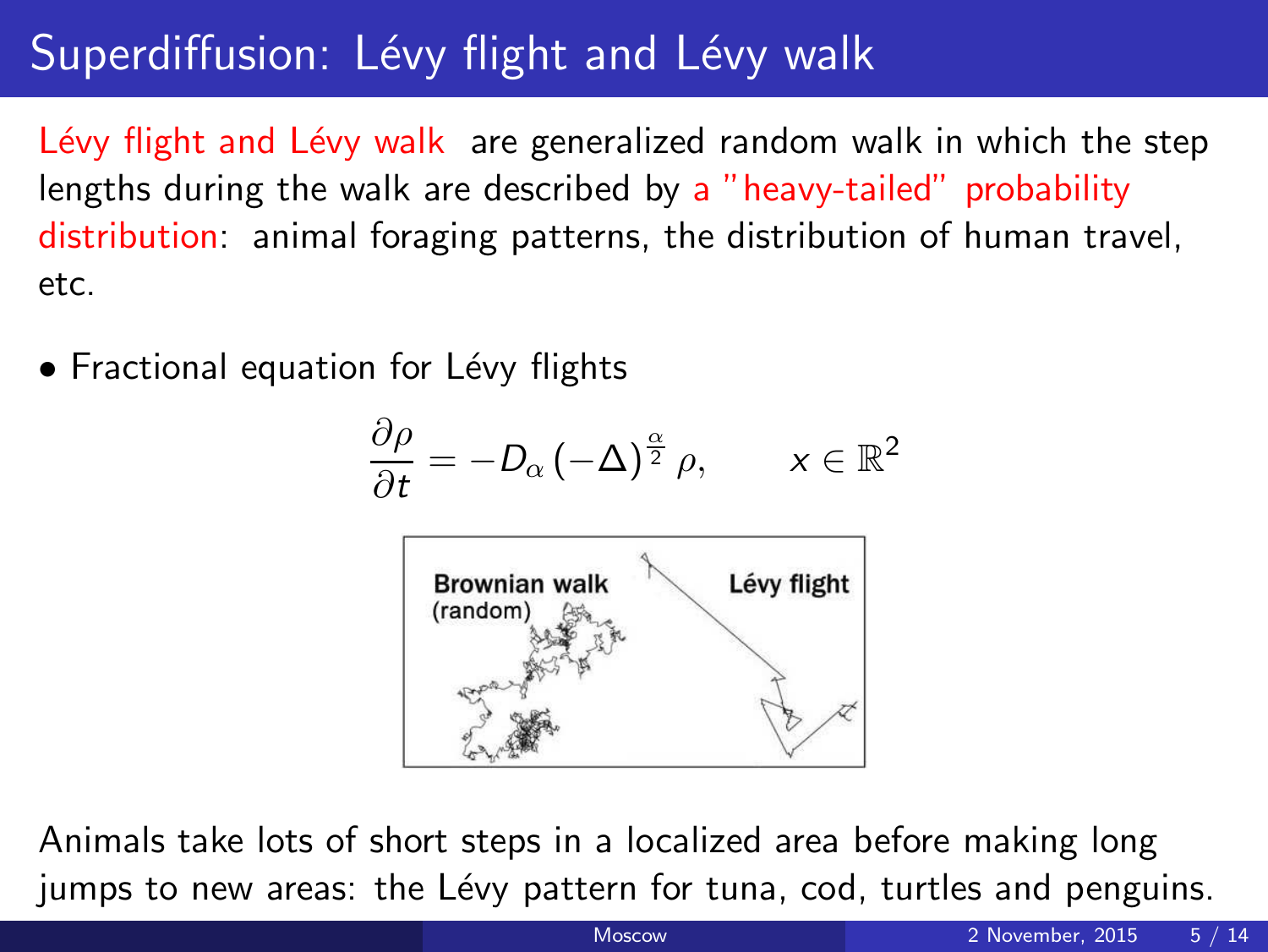#### Kinetics of morphogen gradient formation

Random morphogen molecules movement. Molecules are produced at the boundary  $x = 0$  of infinite domain  $[0, \infty)$  at the given constant rate g and perform the classical random walk involving the symmetrical random jumps of length a and the random residence time  $T_{x}$  between jumps.

$$
\frac{\partial \rho}{\partial t} = D \frac{\partial^2 \rho}{\partial x^2} - \theta(\rho)\rho,\tag{3}
$$

where  $\theta(\rho)$  is the non-linear degradation rate.

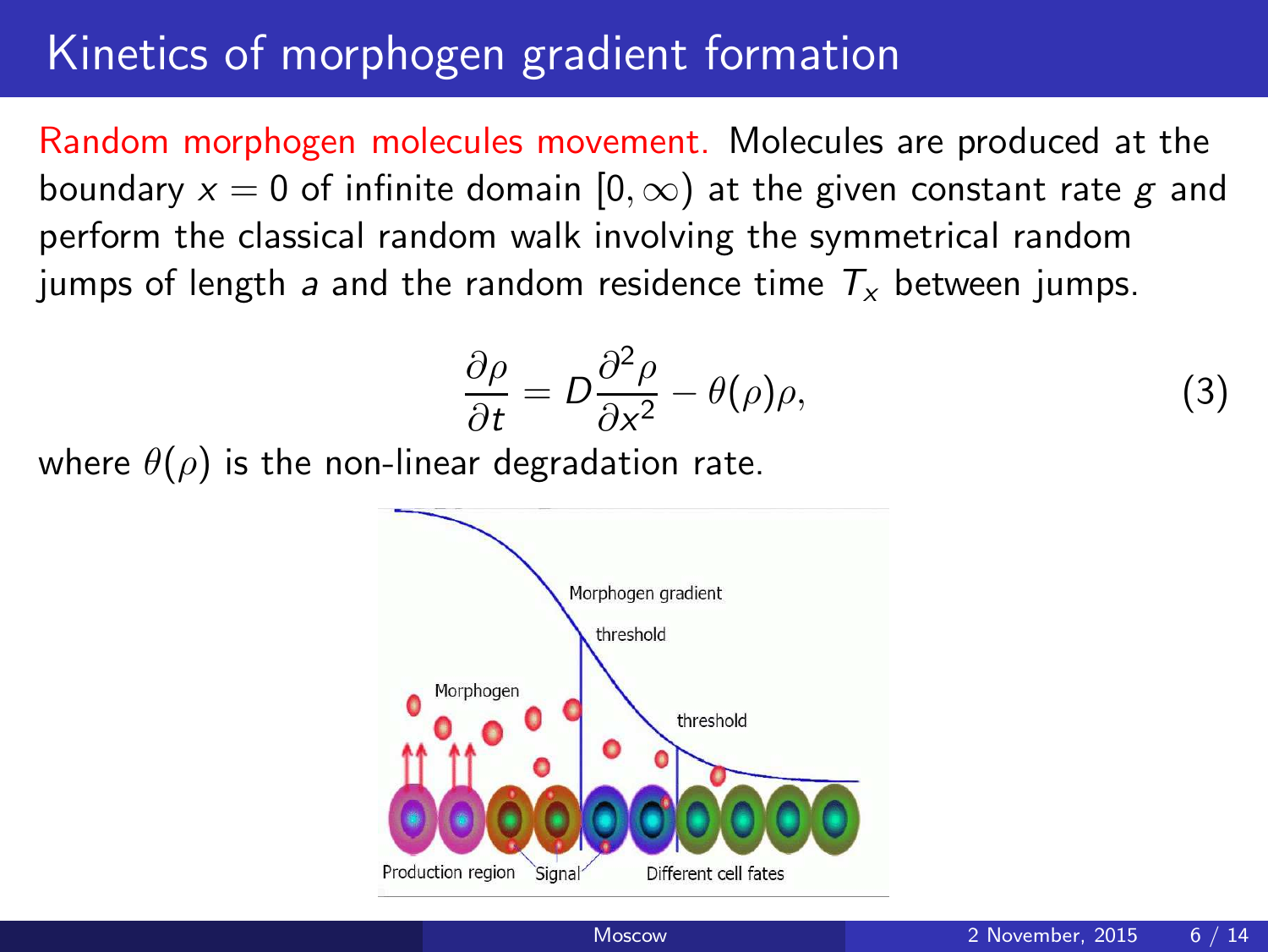## Self-enhanced degradation and subdiffusion of morphogens

Nonlinear reaction-subdiffusion equation for the mean density of morphogen molecules:

$$
\frac{\partial \rho}{\partial t} = D_{\mu} \frac{\partial^2}{\partial x^2} \left[ e^{-\int_0^t \theta(\rho) ds} \mathcal{D}_t^{1-\mu} \left[ e^{\int_0^t \theta(\rho) ds} \rho(x, t) \right] \right] - \theta(\rho) \rho, \tag{4}
$$

where  $\theta(\rho)$  is the "self-enhanced degradation" rate.

LINEAR CASE: Yuste, Abad, Lindenberg Phys. Rev. E (2010) NON-LINEAR CASE: Fedotov, Falconer, Phys. Rev. E (2014)

The degradation rate leads to the natural non-linear tempering of the subdiffusion and, as a result, to the transition to a seemingly normal diffusion regime. However, this may lead to a wrong conclusion in analyses of experimental results on transient subdiffusion that the process is normal for large times.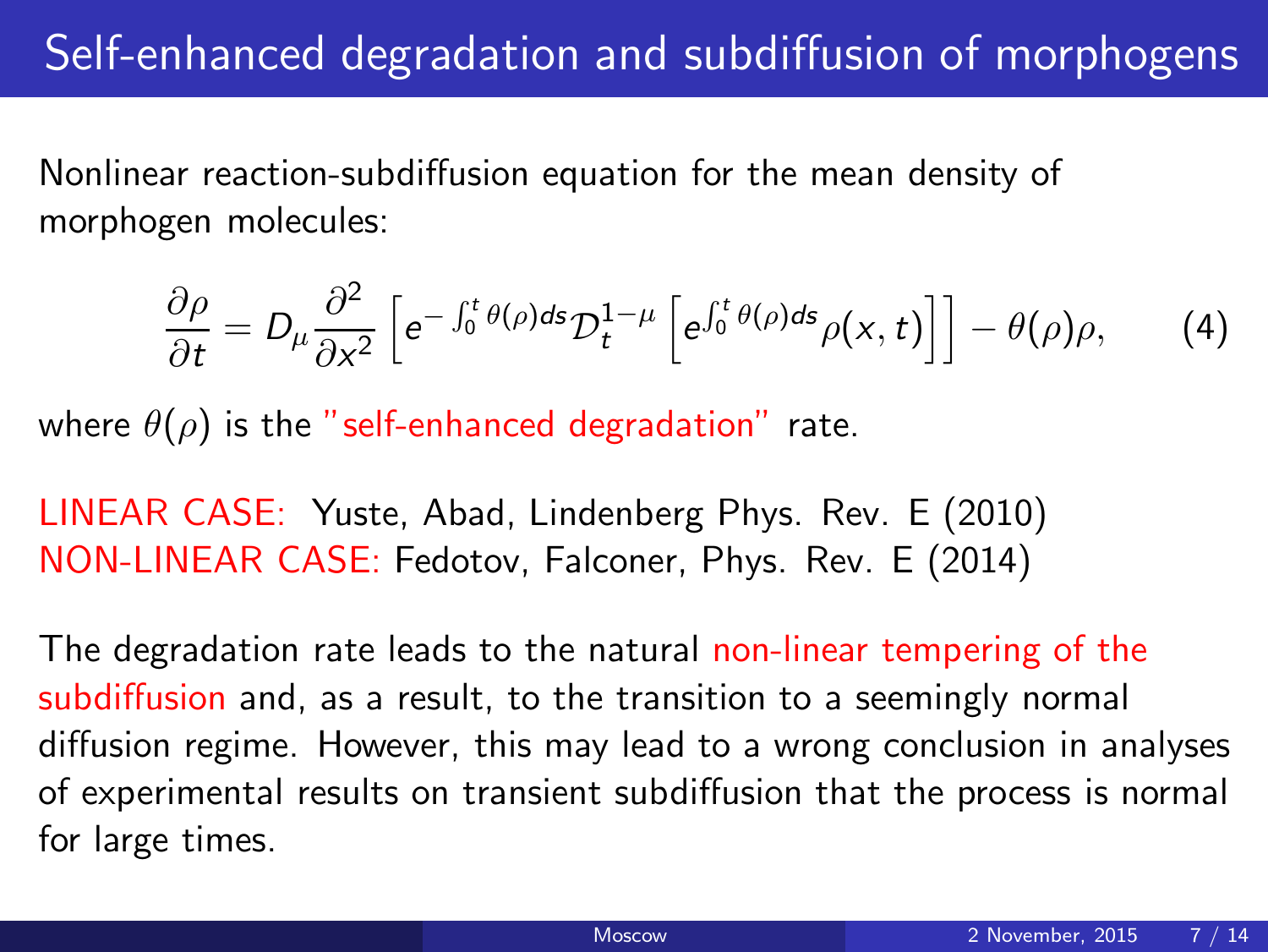## Degradation enhanced diffusion

We find that in the subdiffusive case, a self-enhanced degradation of morphogen leads directly to a degradation enhanced diffusion.

• The main result is that in the long time limit the gradient profile can be found from the nonlinear stationary equation for which the diffusion coefficient is a nonlinear function of the nonlinear reaction rate.

$$
\frac{d^2}{dx^2} \left( D_\theta(\rho_{st}) \rho_{st} \right) = \theta(\rho_{st}) \rho_{st}.\tag{5}
$$

where the diffusion coefficient  $D_{\theta}$  is

$$
D_{\theta}(\rho_{st}) = \frac{a^2 \left[\theta(\rho_{st})\right]^{1-\mu}}{2\tau_0^{\mu}}.\tag{6}
$$

This unusual form of nonlinear diffusion coefficient is a result of the interaction between subdiffusion and nonlinearity.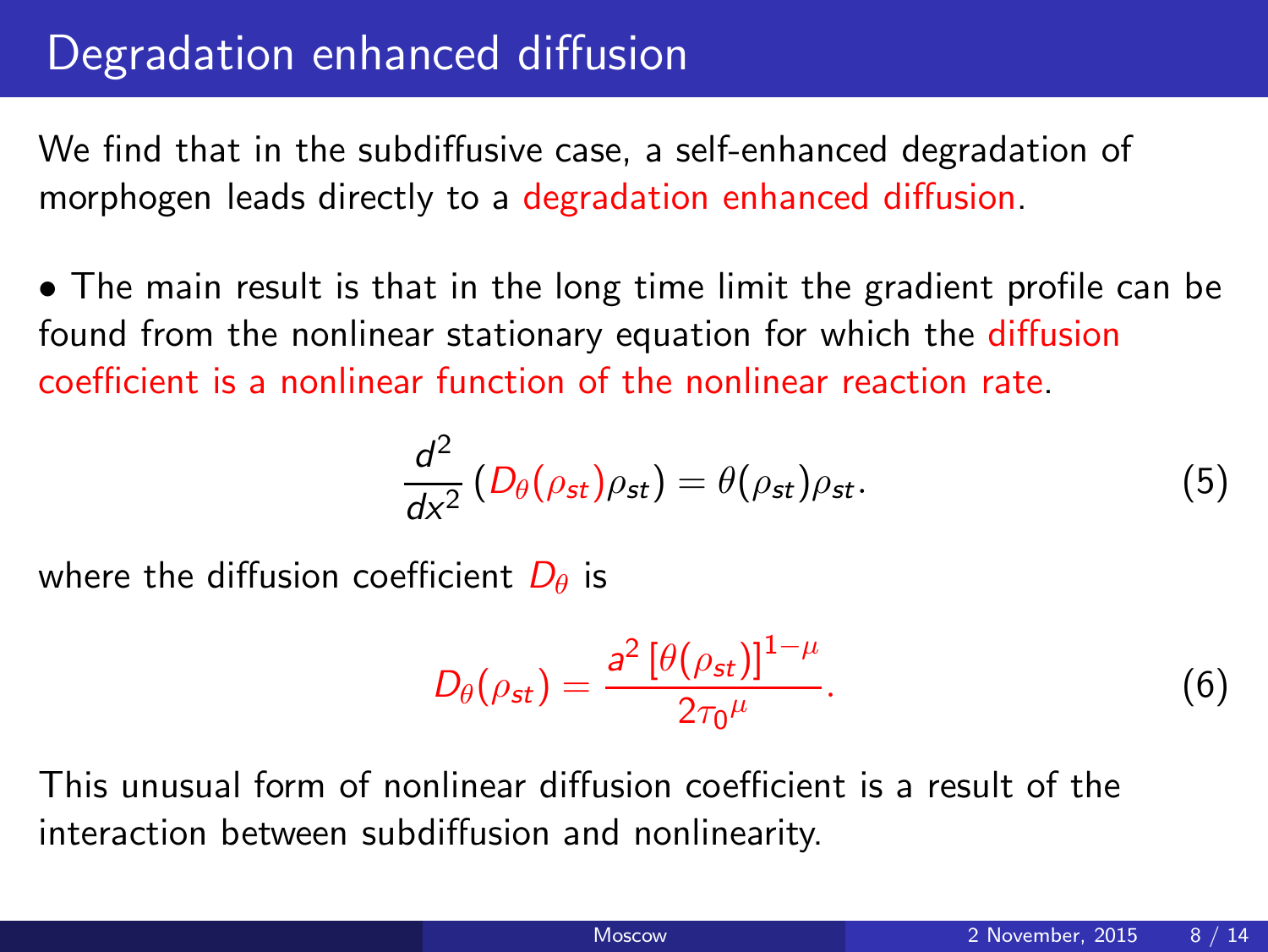Typical nonlinear effects:

1) quorum sensing phenomenon: biophysical processes in microorganisms depend on the their local population density.

2) cellular adhesion which involves the interaction between neighboring cells

3) volume-filling effect which describes the dependence of cell motility on the availability of space in a crowded environment .

P. Straka and S. Fedotov (2015), Transport equations for subdiffusion with nonlinear particle interaction, J. Theor. Biology 366, 71-83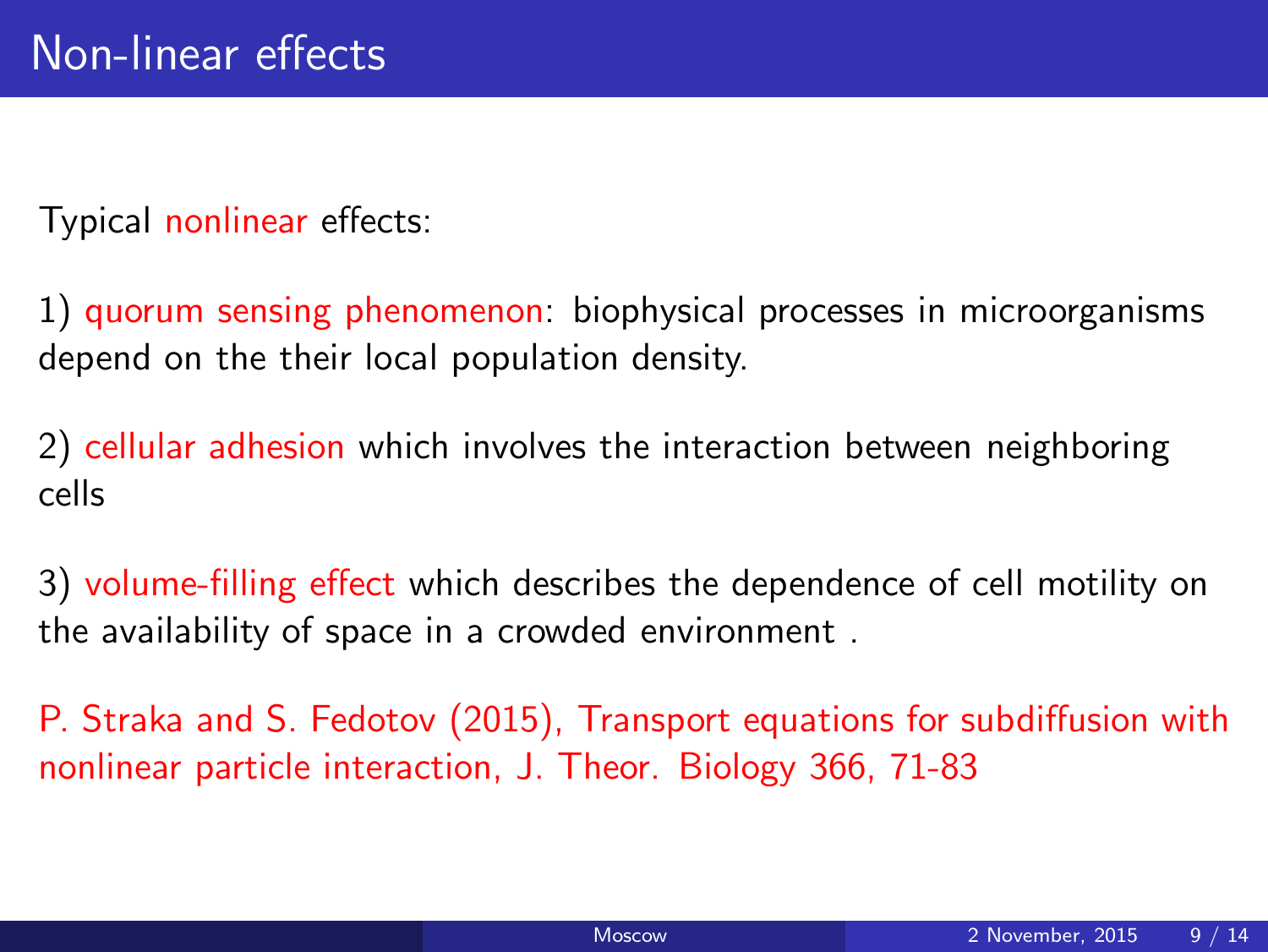## Transport in a Two-State System

- Switching between passive diffusion and active intracellular transport (Bressloff, Newby, 2013);
- Virus trafficking (Brandenburg and Zhuang, 2007; Holcman, 2007). Transport in crowded cytoplasm involves two states: slow diffusion and ballistic movement along microtubules;
- Protein search for DNA binding site (Berg et al 1981, Mirny et al., 2009). Transport involves 3-D diffusion and 1-D diffusion along DNA
- Transport in spiny dendrites(Santamaria, 2006):

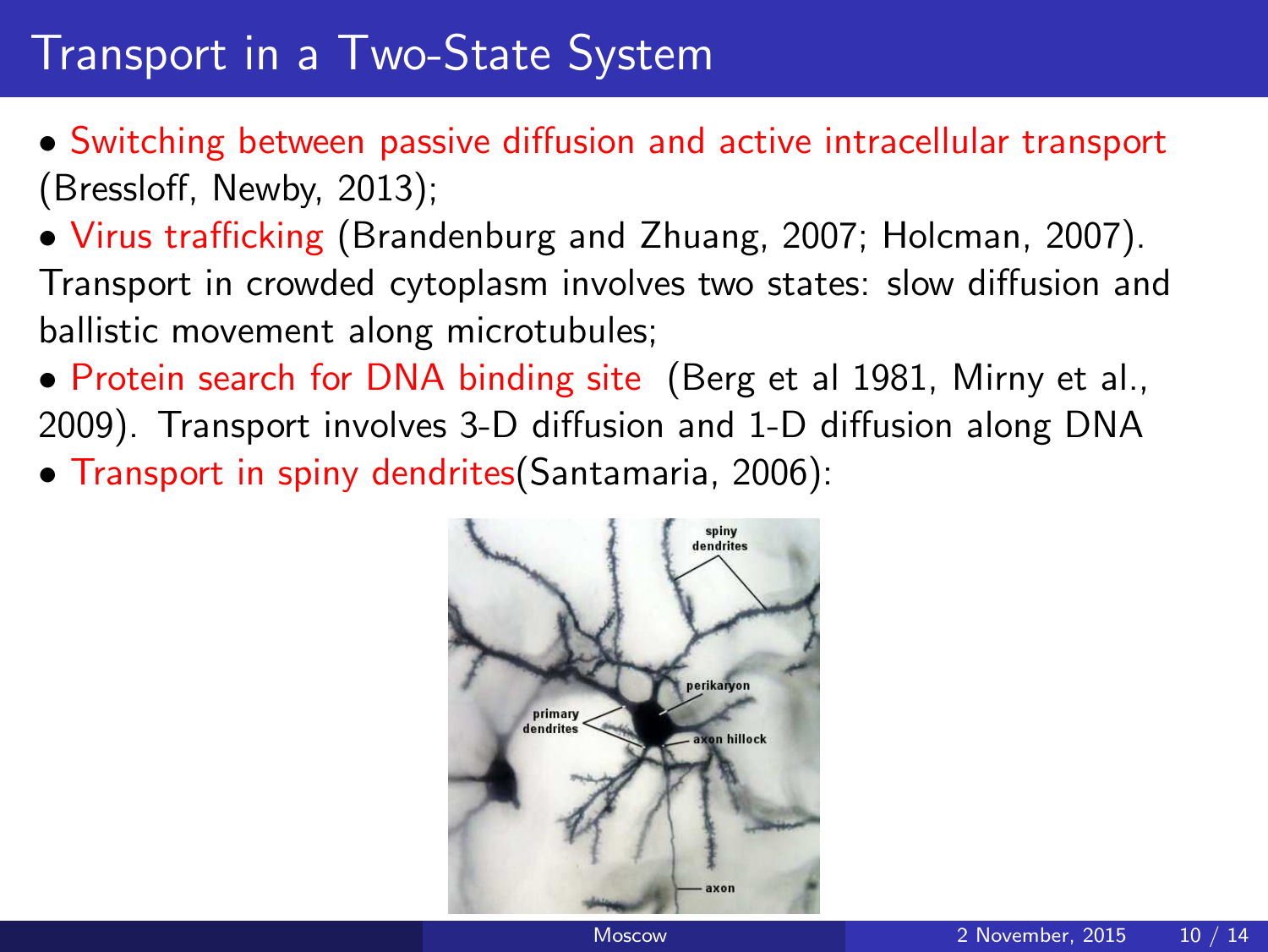## Transport in a Two-State System

- Switching between passive diffusion and active intracellular transport (Bressloff, Newby, 2013);
- Virus trafficking (Brandenburg and Zhuang, 2007; Holcman, 2007). Transport in crowded cytoplasm involves two states: slow diffusion and ballistic movement along microtubules;
- Protein search for DNA binding site (Berg et al 1981, Mirny et al., 2009). Transport involves 3-D diffusion and 1-D diffusion along DNA
- Transport in spiny dendrites(Santamaria, 2006):

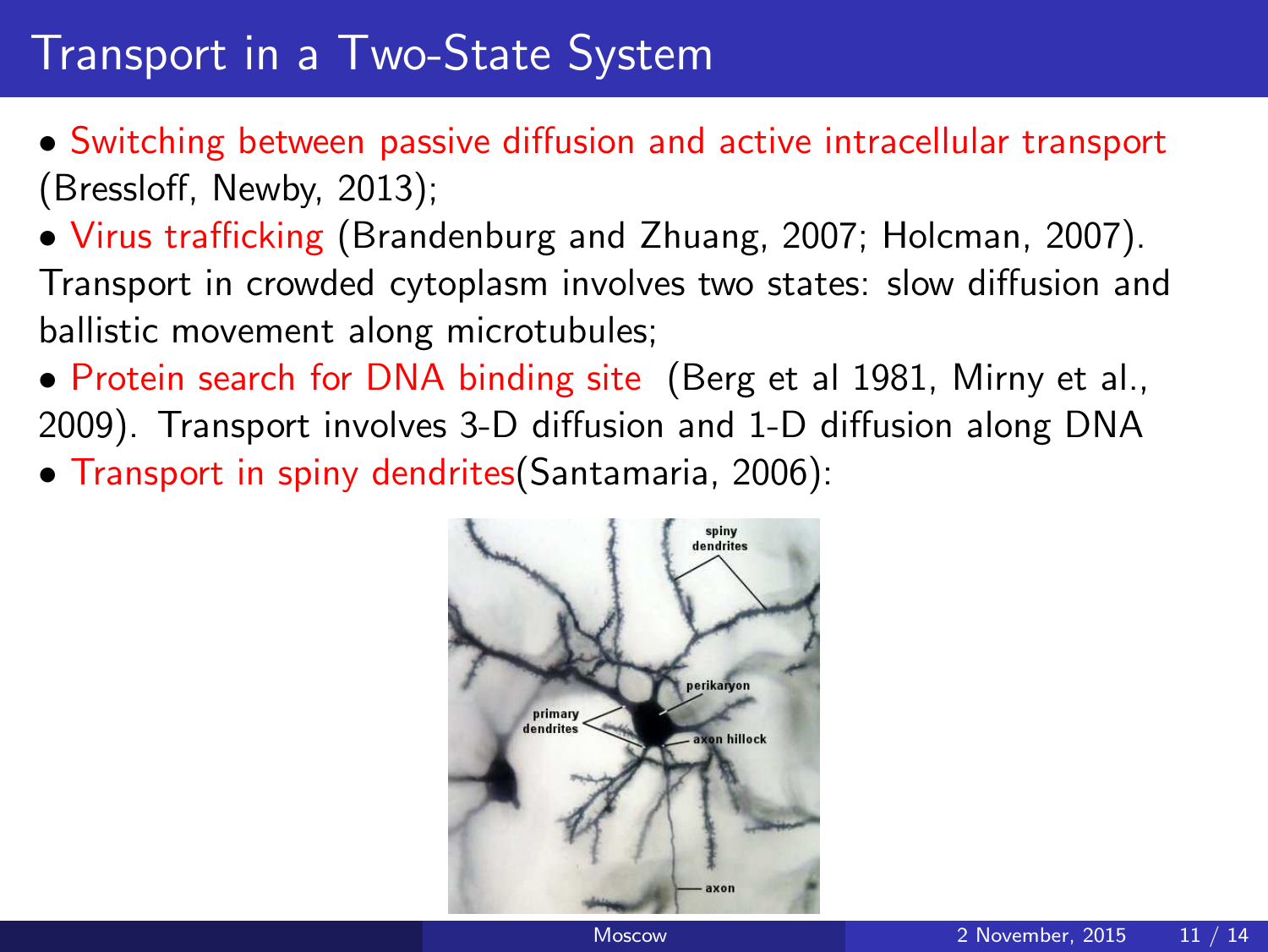### Anomalous superdiffusion in the tumor invasion

Experiments by C. T. Mierke et al, (J. Cell Science 124 (2010) 369; New J. Physics 15 (2013) 015003) and V Peschetola et al, (Cytoskeleton 70 (2013), 201) reveal that the migration process of cancer cells is not a Brownian motion but is superdiffusive due to directional persistence



Spatial dispersal of Brownian particles:  $2(t)=2Dt$ 

Lévy walk of cancer cells:  $\mathbb{E} X^2(t) \sim t^{3-\mu}$   $1 < \mu < 2$ where  $X(t)$  is the cells position,  $E$  is the expectation (mean value).

The importance of Mierke's experiments is that the Lévy walks represent an optimal search strategy that is often employed by human T cells, microorganisms, insects, fish, birds, etc.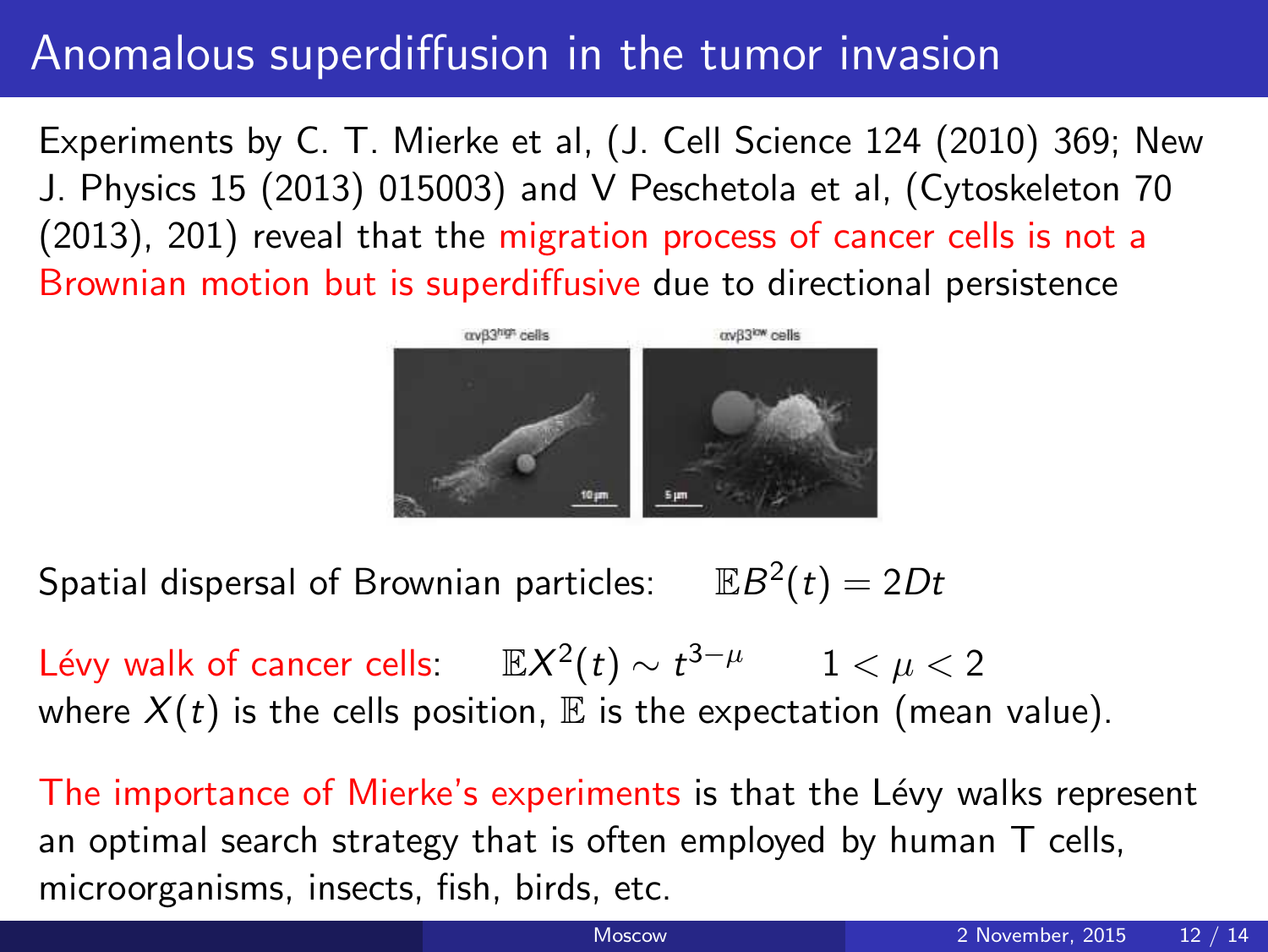## Migration and proliferation dichotomy

Proliferation and migration of tumor cells are mutually exclusive: the spreading suppresses cell proliferation and visa versa (Giese, Khain, Fedotov, Iomin). "Go or Grow" (Hatzikirou, Deutsch, Chauviere)



Cancer cells can migrate in a two fundamentally different ways: diffusive random walks or Lévy walk with random running time drawn from the probability density function with heavy power-law tails.

Lévy walk takes the cancer cell much further from the tumor core than a Brownian motion.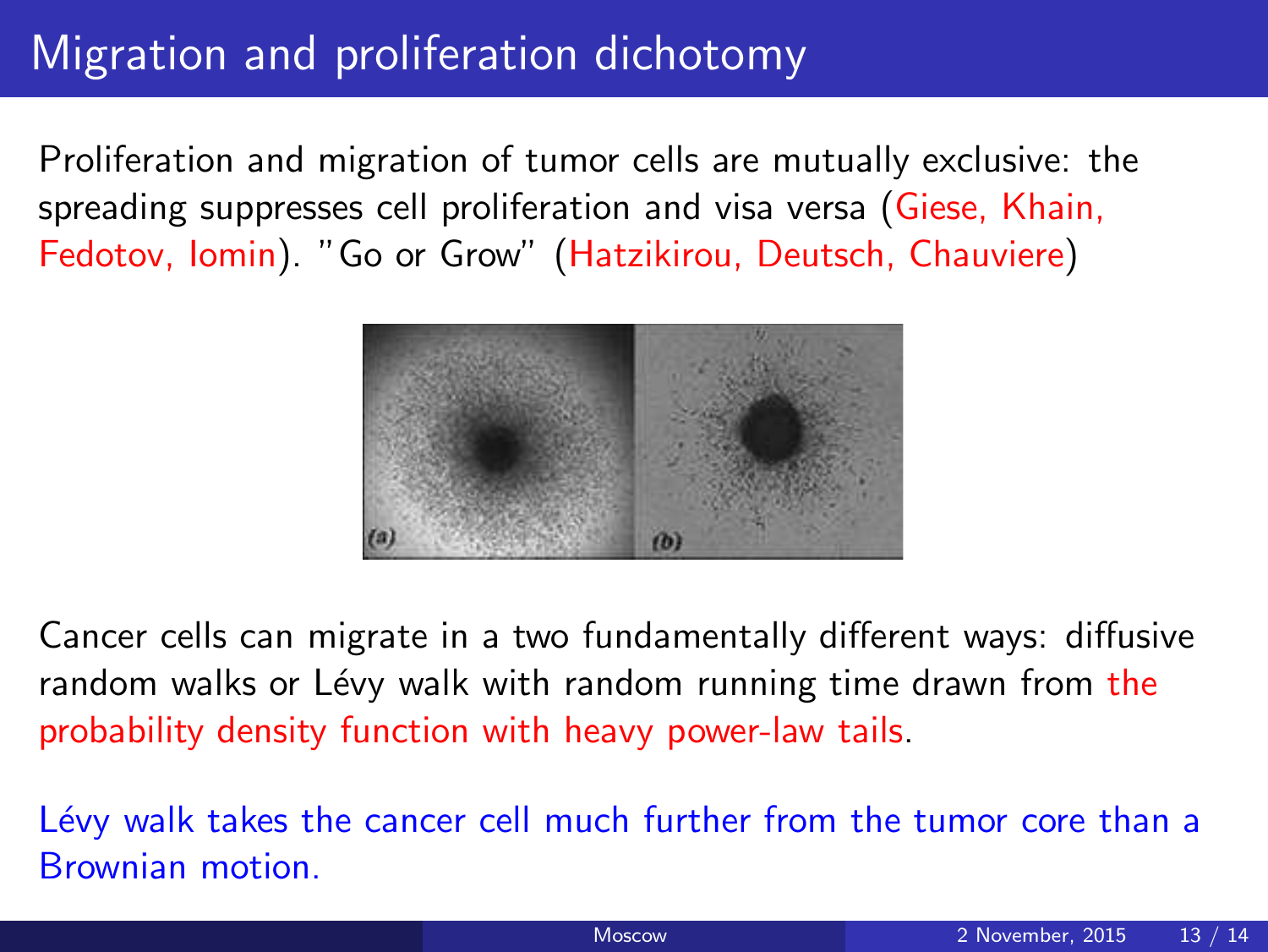## Lévy motility of cancer cells

The main feature of Lévy walk is the distribution of step lengths, *l*, with a heavy power-law tails described by the formula  $p(l) \sim l^{-\gamma}$ , where  $\gamma$  is the anomalous exponent from the interval  $1 < \gamma < 3$ .

The main challenge is to develop the quantitative analysis of Lévy motility of cancer cells together with inhibition of cell proliferation by anticancer therapeutic agents, Fedotov, Tan, Zubarev, Phys. Rev. E (2015).

What is the macroscopic equation for the density of cancer cells  $\rho$ ?

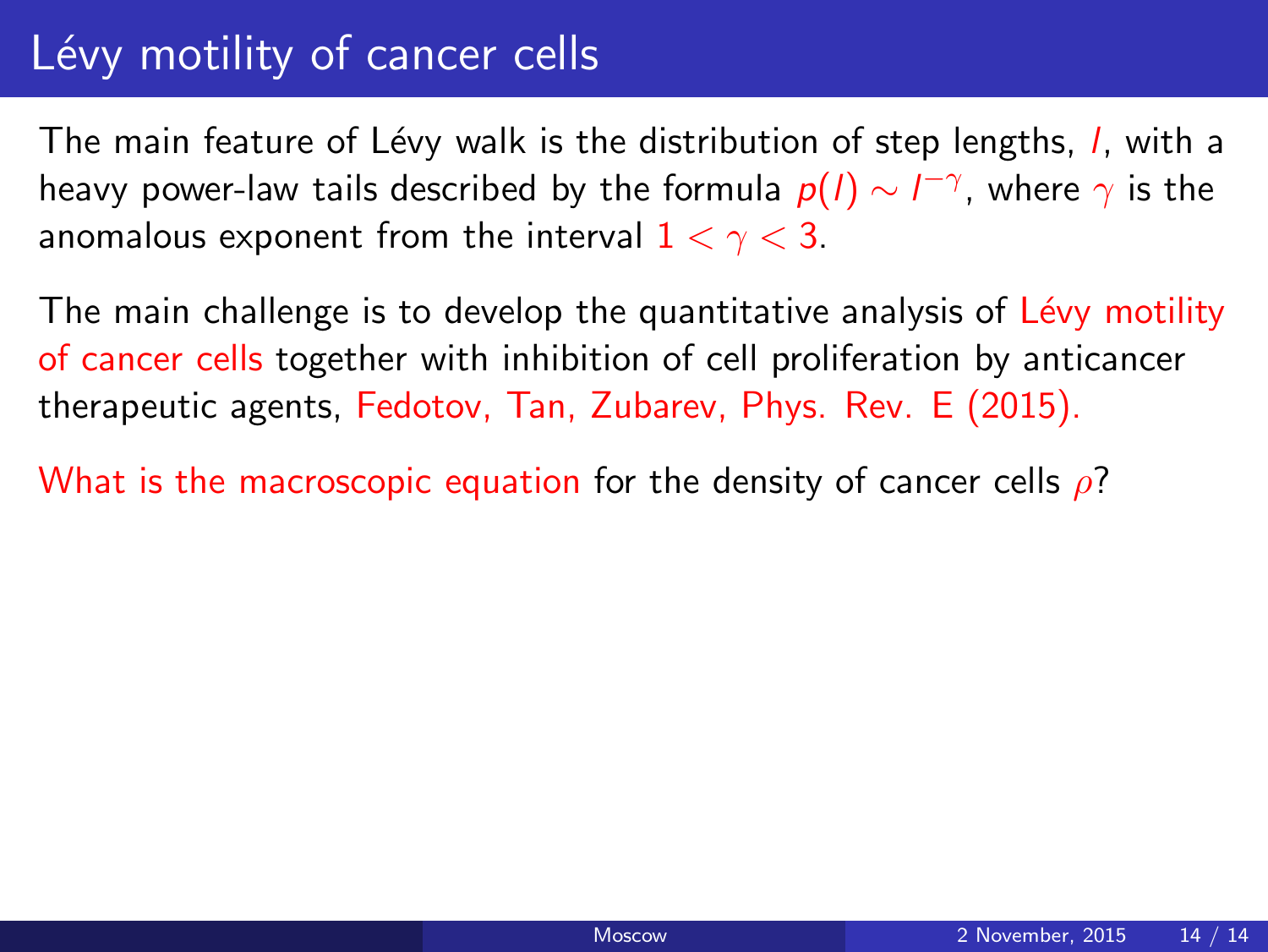## Lévy motility of cancer cells

The main feature of Lévy walk is the distribution of step lengths, *l*, with a heavy power-law tails described by the formula  $p(l) \sim l^{-\gamma}$ , where  $\gamma$  is the anomalous exponent from the interval  $1 < \gamma < 3$ .

The main challenge is to develop the quantitative analysis of Lévy motility of cancer cells together with inhibition of cell proliferation by anticancer therapeutic agents, Fedotov, Tan, Zubarev, Phys. Rev. E (2015).

What is the macroscopic equation for the density of cancer cells  $\rho$ ?

We introduce a non-Markovian switching mechanism for cell velocity which leads to Lévy motility of cells. Power-law running time distribution is dynamically generated by internal switching involving the age dependent switching rate.

We find the fractional equations for the density  $\rho$  and superdiffusive subbullistic motion of cancer cells:

$$
\mathbb{E} X^2(t) \sim t^{3-\mu} \qquad 1 < \mu < 2
$$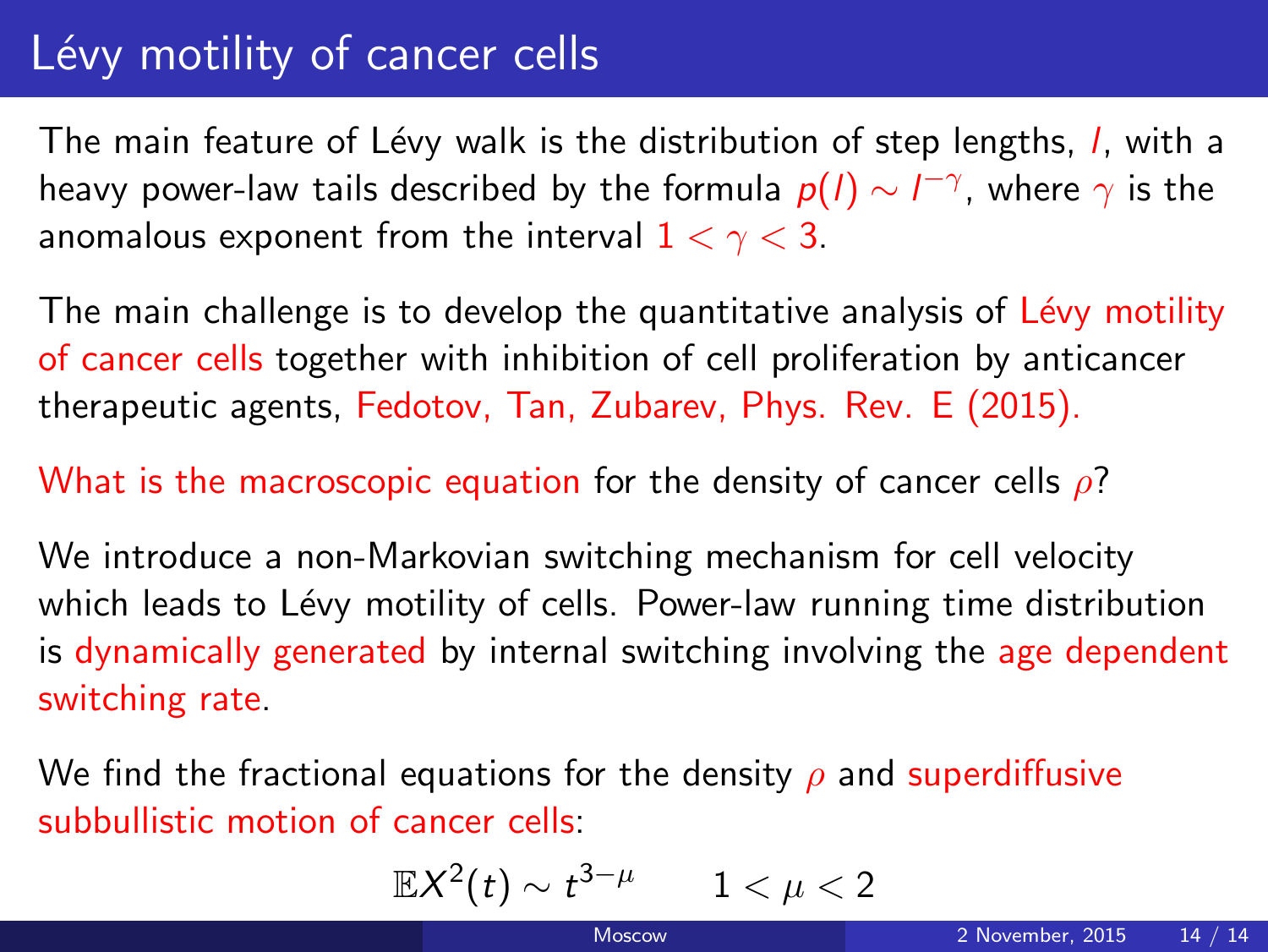# Anomalous Transport and Nonlinear Reactions in Two-State Systems

Two-state Markovian random process: we assume that the transition probabilities  $\gamma_1$  and  $\gamma_2$  are constants.

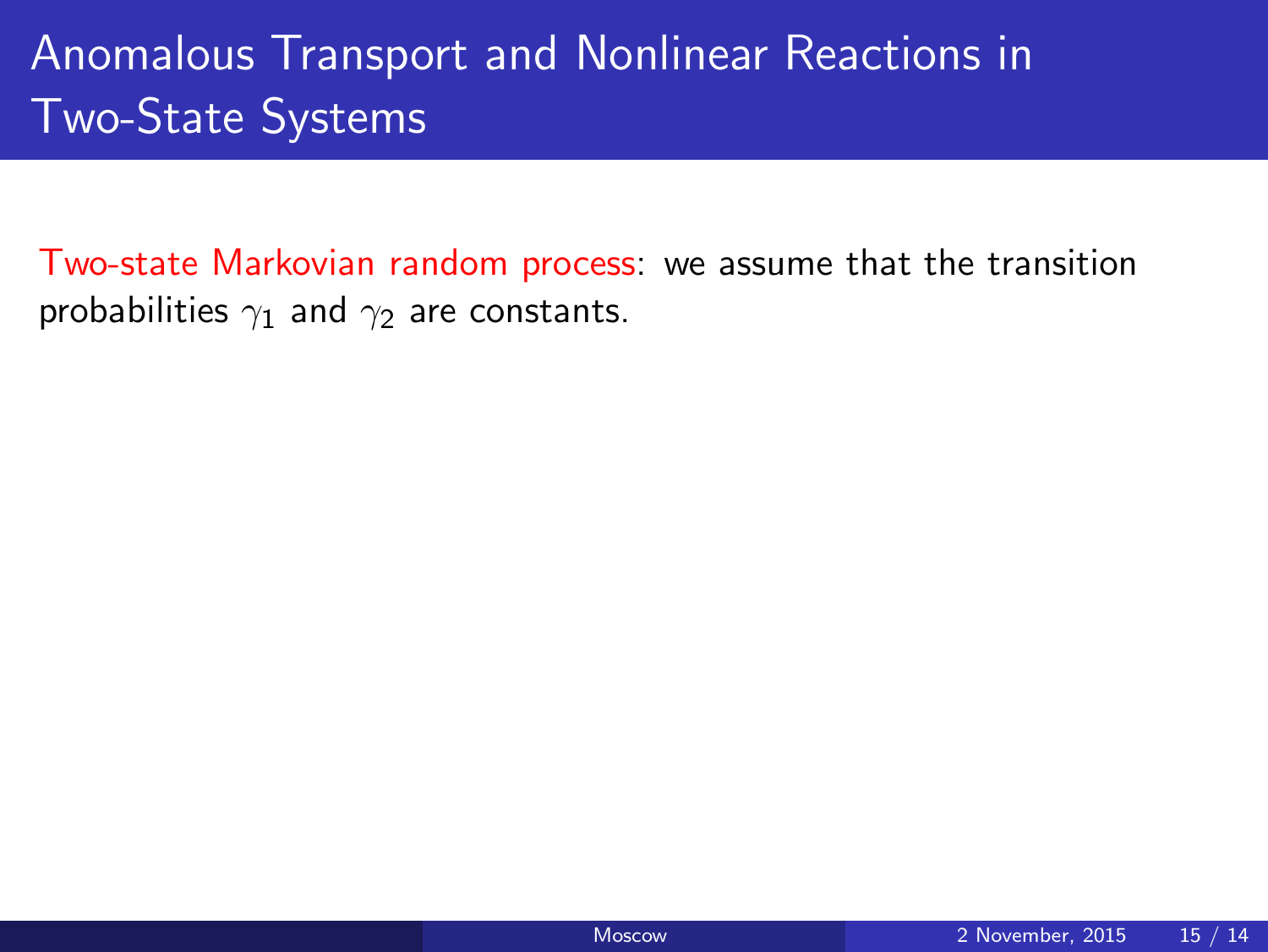# Anomalous Transport and Nonlinear Reactions in Two-State Systems

Two-state Markovian random process: we assume that the transition probabilities  $\gamma_1$  and  $\gamma_2$  are constants.

Master equations for the mean density of particles in state 1 (mobile),  $\rho_1(x,t)$ , and the density of particles in state 2 (immobile),  $\rho_2(x,t)$ , are

$$
\frac{\partial \rho_1}{\partial t} = L_x \rho_1 - \gamma_1 \rho_1 + \gamma_2 \rho_2,\tag{7}
$$

<span id="page-18-0"></span>
$$
\frac{\partial \rho_2}{\partial t} = -r_2 (\rho_2) \rho_2 - \gamma_2 \rho_2 + \gamma_1 \rho_1, \tag{8}
$$

where the reaction rate  $r_2$  ( $\rho_2$ ) depends on the local density of particles  $\rho_2$ . Here  $L<sub>x</sub>$  is the transport operator acting on x-coordinate.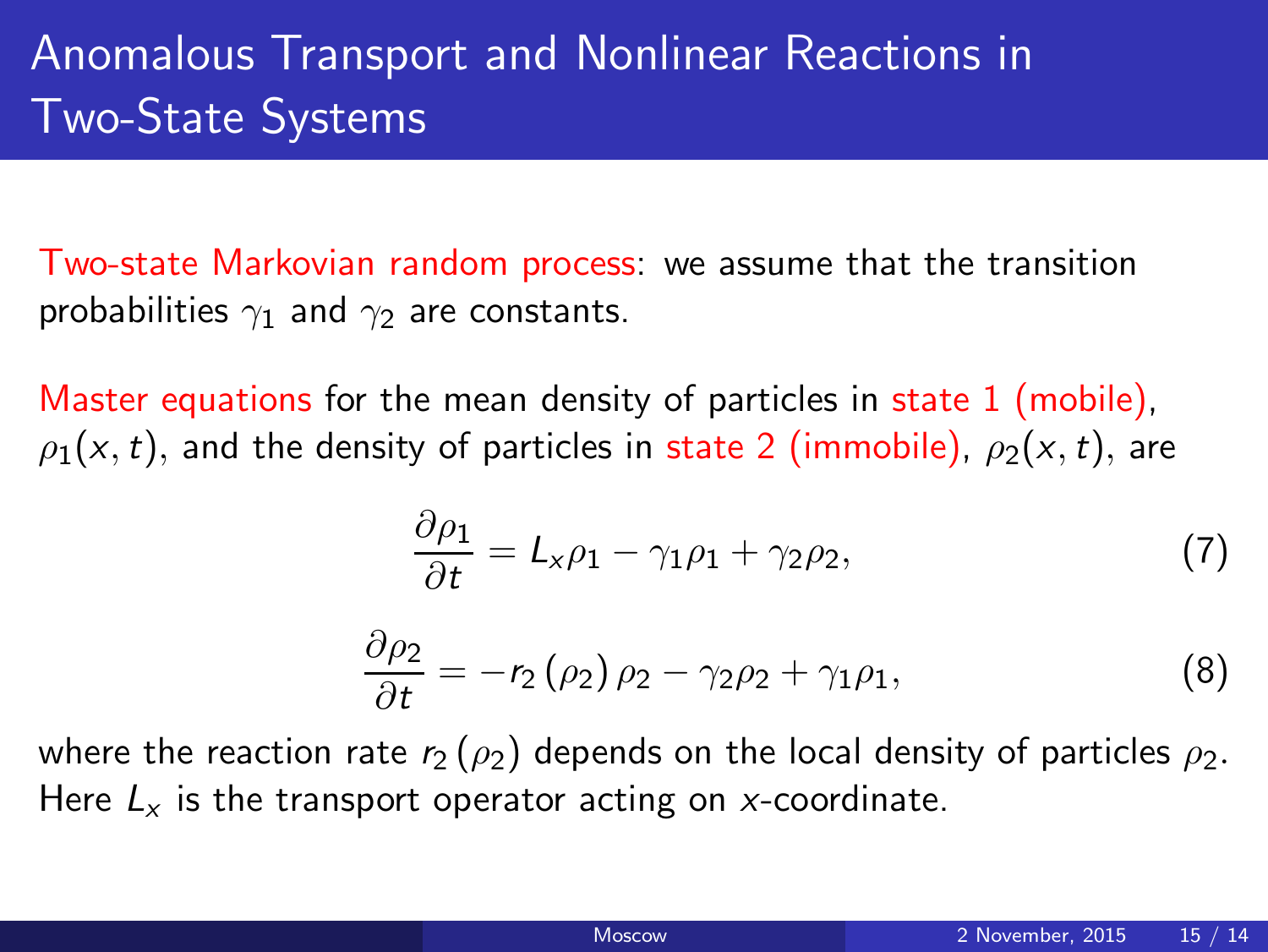# Non-Markovian model for the transport and reactions of particles in two-state systems

Nonlinear Master equations:

$$
\frac{\partial \rho_1}{\partial t} = L_x \rho_1 - i_1(x, t) + i_2(x, t), \tag{9}
$$

$$
\frac{\partial \rho_2}{\partial t} = -r_2(\rho_2)\rho_2 - i_2(x,t) + i_1(x,t),\tag{10}
$$

where the densities  $i_1(x,t)$  and  $i_2(x,t)$  describe the exchange flux of particles: